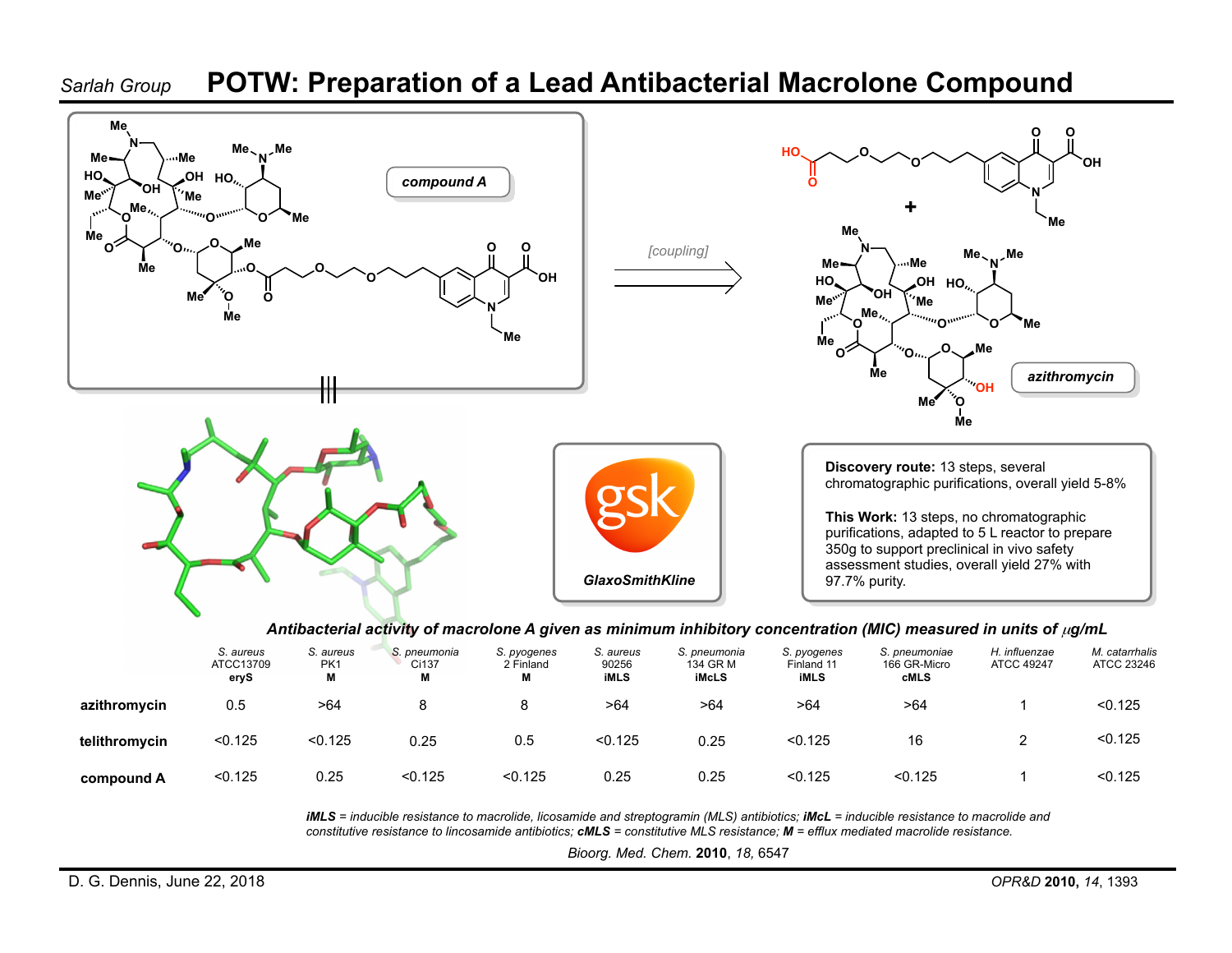

D. G. Dennis, June 22, 2018 *OPR&D* **2010,** *14*, 1393